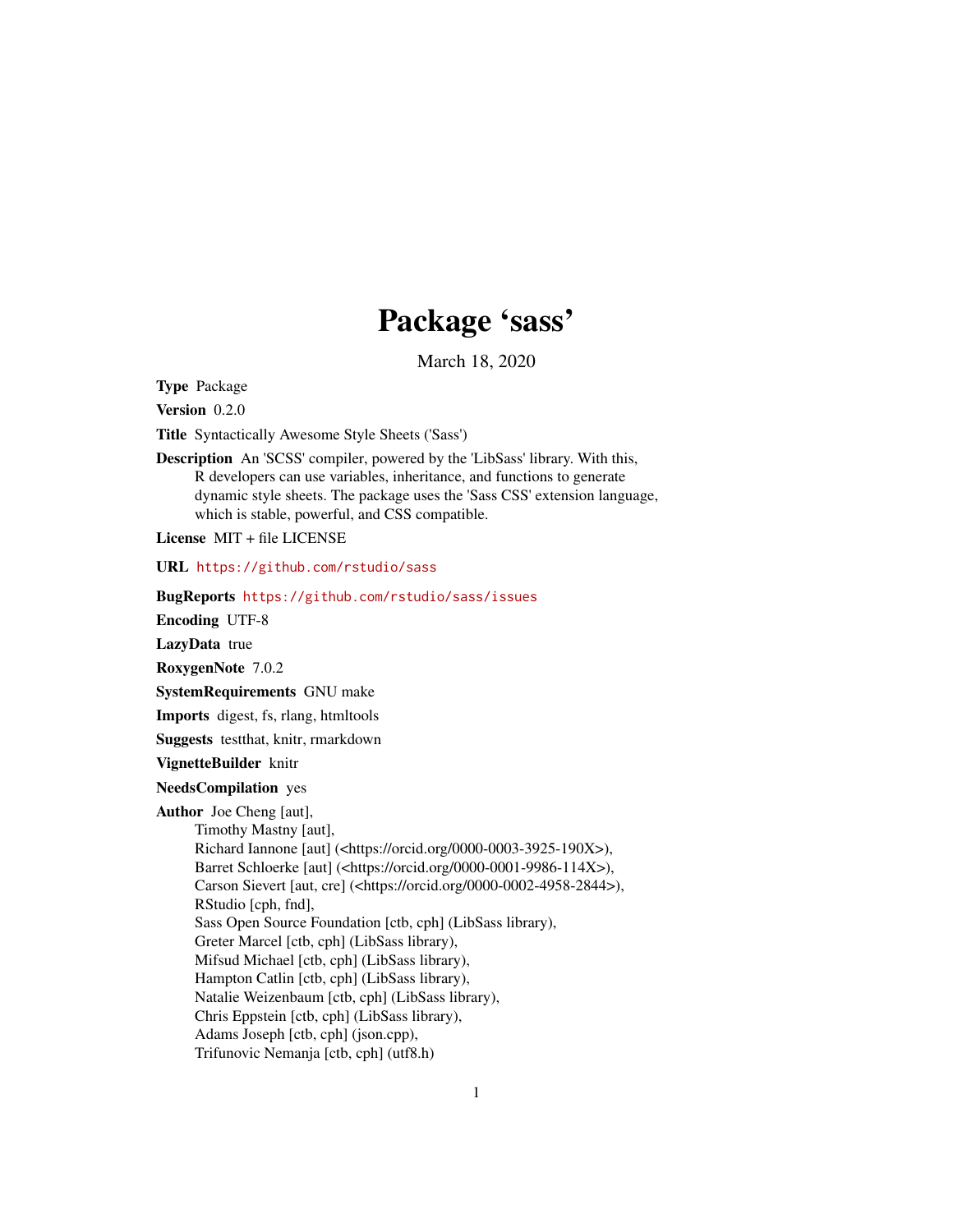<span id="page-1-0"></span>Maintainer Carson Sievert <carson@rstudio.com> Repository CRAN Date/Publication 2020-03-18 15:50:09 UTC

### R topics documented:

| Index |  |
|-------|--|

<span id="page-1-1"></span>as\_sass *List to Sass converter*

#### Description

Converts multiple types of inputs to a single Sass input string for [sass](#page-2-1).

#### Usage

as\_sass(input)

#### Arguments

input Either a

- raw Sass string
- named list containing variable names and values
- Sass-like file name.

#### Details

Note that the LibSass compiler expects .sass files to use the Sass Indented Syntax.

#### Value

a single character value to be supplied to [sass](#page-2-1)

#### See Also

Visit [https://sass-lang.com/documentation/file.SASS\\_REFERENCE.html#import](https://sass-lang.com/documentation/file.SASS_REFERENCE.html#import) for more details.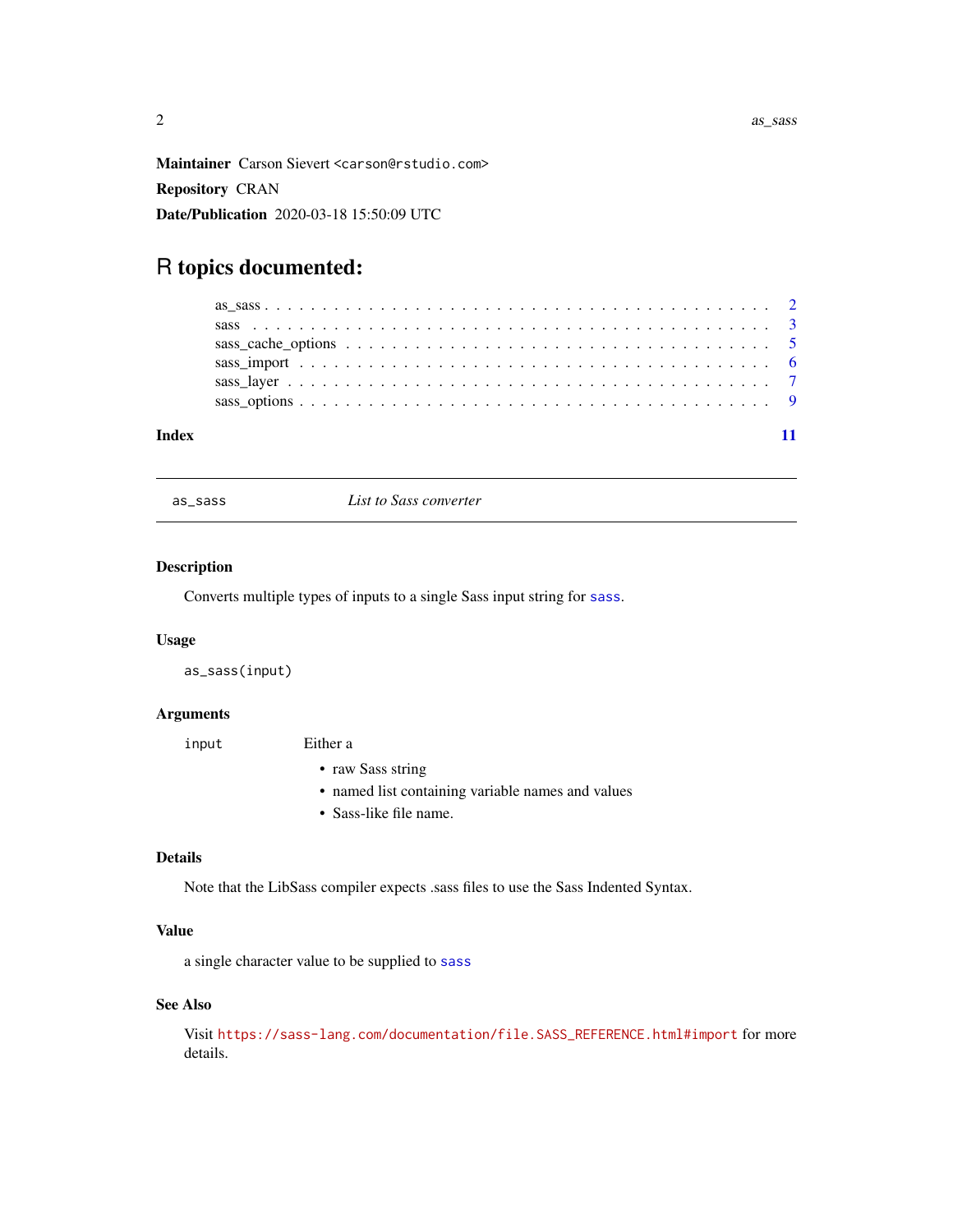<span id="page-2-0"></span> $s$ ass  $\overline{\phantom{a}}$  3

#### Examples

```
# Example of regular Sass input
as_sass("body { color: \"blue\"; }")
# There is support for adding variables
as_sass(
 list(
   list(color = "blue"),
   "body { color: $color; }"
   )
)
# Add a file name
someFile <- tempfile("variables")
# Overwrite color to red
write("$color: \"red\";", someFile)
input <-
  as_sass(
   list(
      list(color = "blue"),
      sass_file(someFile),
      "body { color: $color; }"
      )
  \lambdainput
# The final body color is red
sass(input)
```
<span id="page-2-1"></span>sass *Compile Sass to CSS*

#### Description

Compile Sass to CSS using LibSass.

#### Usage

```
sass(
  input = NULL,options = sass_options(),
 output = NULL,cache_options = sass_cache_options(),
 write_attachments = NA
)
```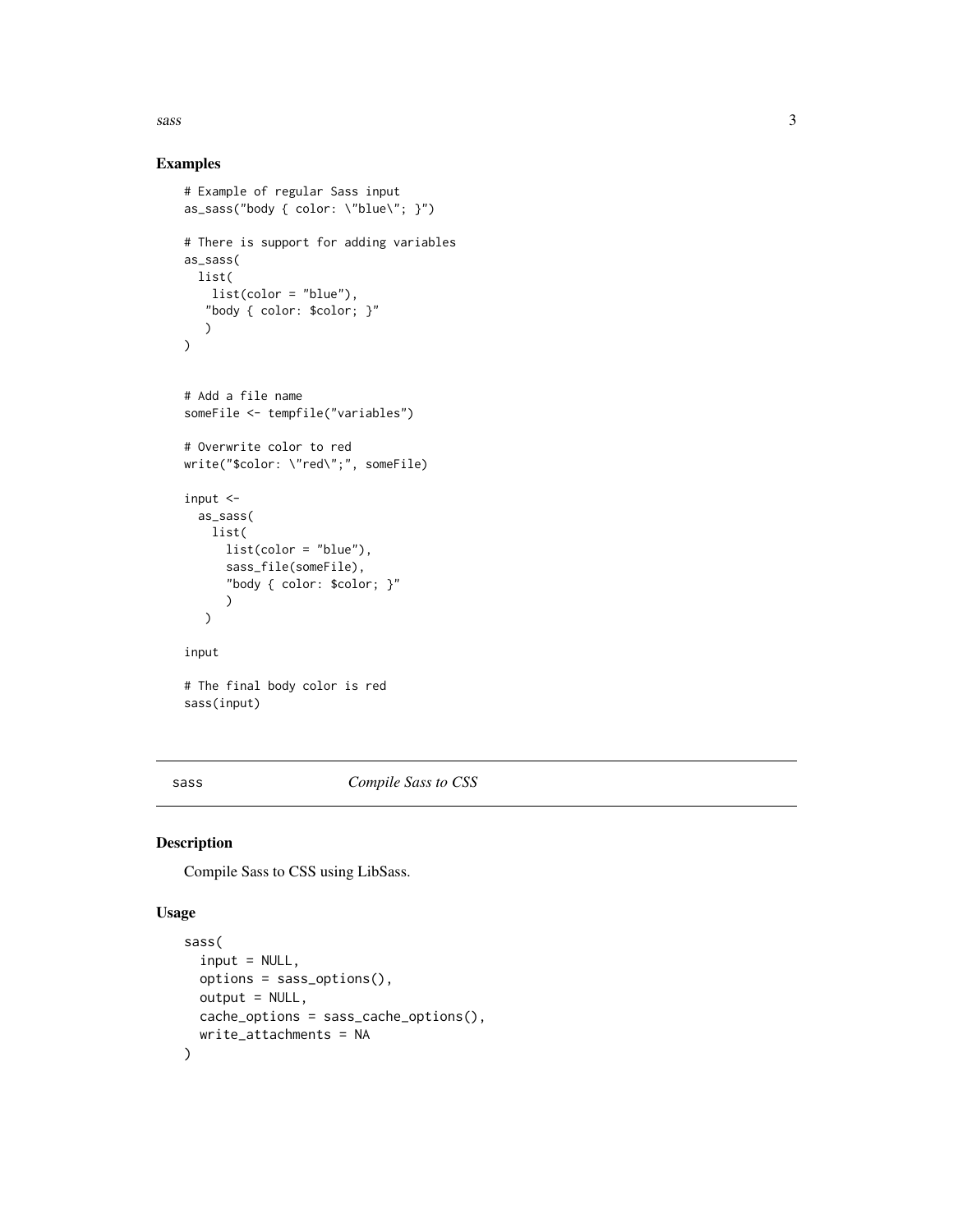#### <span id="page-3-0"></span>Arguments

| input             | Accepts raw Sass, a named list of variables, or a list of raw Sass and/or named<br>variables. See as_sass and sass_import / sass_file for more details.                                                                                                                                                                                           |
|-------------------|---------------------------------------------------------------------------------------------------------------------------------------------------------------------------------------------------------------------------------------------------------------------------------------------------------------------------------------------------|
| options           | Compiler options for Sass. Please specify options using sass_options.                                                                                                                                                                                                                                                                             |
| output            | Specifies path to output file for compiled CSS.                                                                                                                                                                                                                                                                                                   |
| cache_options     | Caching options for Sass. Please specify options using sass_cache_options.<br>Caching is turned off by default for interactive R sessions, and turned on for<br>non-interactive ones.                                                                                                                                                             |
| write_attachments |                                                                                                                                                                                                                                                                                                                                                   |
|                   | If the input contains sass_layer objects that have file attachments, and output<br>is not NULL, then copy the file attachments to the directory of output. (Defaults<br>to NA, which merely emits a warning if file attachments are present, but does not<br>write them to disk; the side-effect of writing extra files is subtle and potentially |

#### Value

If output = NULL, the function returns a string value of the compiled CSS. If the output path is specified, the compiled CSS is written to that file and invisible() is returned.

destructive, as files may be overwritten.)

#### See Also

<http://sass-lang.com/guide>

#### Examples

```
# raw Sass input
sass("foo { margin: 122px * .3; }")
# list of inputs, including named variables
sass(list(
  list(width = "122px"),
  "foo { margin: $width * .3; }"
))
# import a file
tmp_file <- tempfile()
writeLines("foo { margin: $width * .3; }", tmp_file)
sass(list(
 list(width = "122px"),
  sass_file(tmp_file)
))
```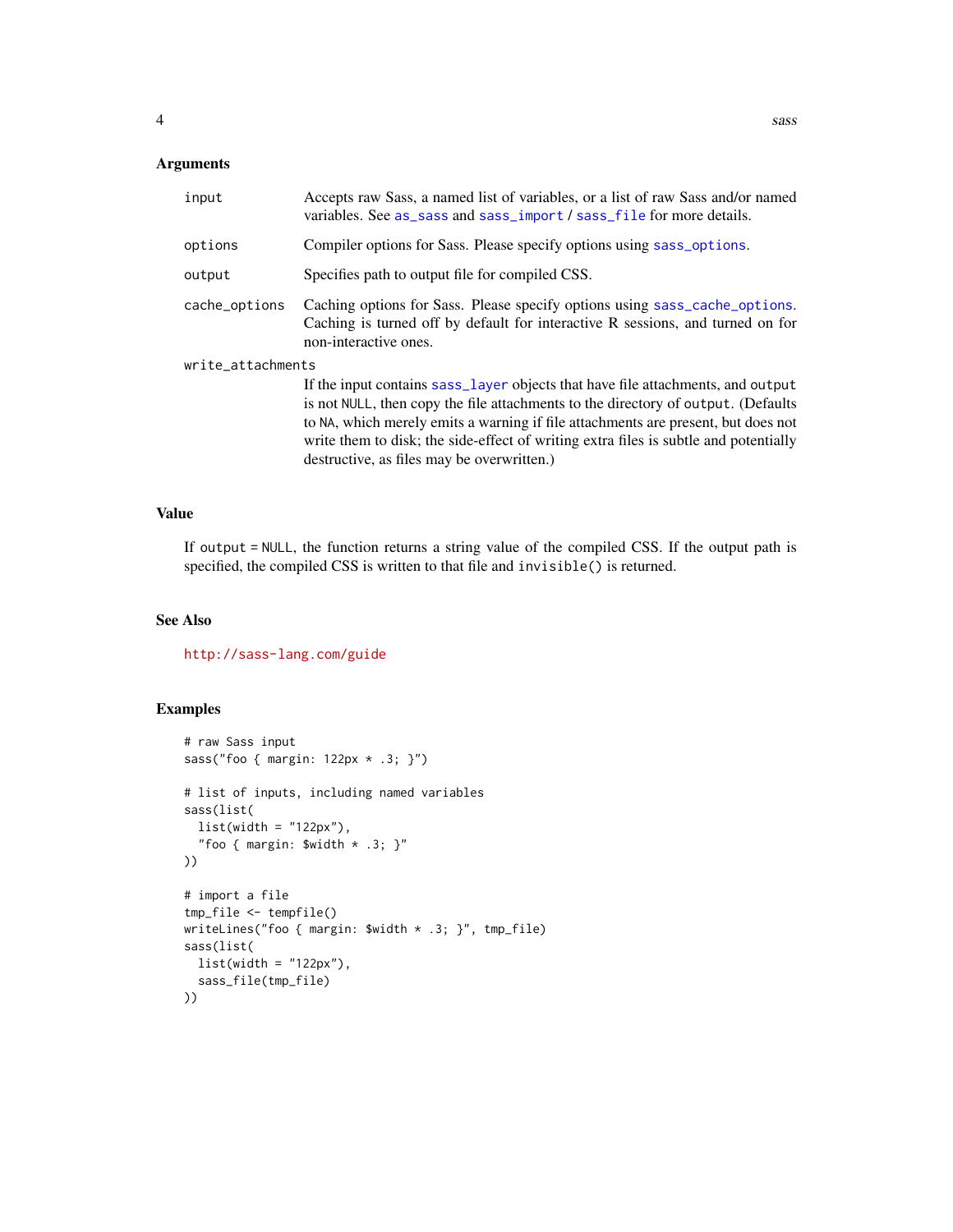#### <span id="page-4-1"></span><span id="page-4-0"></span>Description

Specifies whether caching is used with sass, and where on the file system the cached data should be stored. Used with [sass](#page-2-1).

#### Usage

```
sass_cache_options(
  cache = getOption("sass.cache", !interactive()),
  cache_dir = getOption("sass.cache_dir", tempdir())
)
```
#### Arguments

| cache     | Logical value indicating whether caching is performed. If no value is provided,<br>the R option sass cache is consulted; if the option is not set, then caching is<br>performed only if the R session is not interactive.                                                                                                 |
|-----------|---------------------------------------------------------------------------------------------------------------------------------------------------------------------------------------------------------------------------------------------------------------------------------------------------------------------------|
| cache dir | The directory which will be used to store cache files. If no value is provided, the<br>R option sass.cache_dir is consulted; if the option is not set, then tempdir<br>is used. Note that this means that caches will not persist beyond the current R<br>session by default, since tempotic() is unique to each session. |

#### Details

If caching is enabled, sass() will attempt to bypass the compilation process by reusing output from previous sass() calls that used equivalent inputs. This mechanism works by using a hashing algorithm to derive a *cache key* from each sass() call's input and options arguments. If a file named *CACHE\_KEY*.sasscache.css exists within the cache directory, its contents are used instead of performing the compilation. If the file does not exist, then compilation is performed and usual and the results are stored at that file path for next time.

If a file that is included using [sass\\_file](#page-5-2) changes on disk (i.e. its last-modified time changes), its previous cache entries will effectively be invalidated (not removed from disk, but they'll no longer be matched). However, if a file imported using sass\_file itself imports other sass files using @import, changes to those files are invisible to the cache and you will end up with stale results.

If a cache directory is explicitly specified (either via the cache\_dir argument or via the sass.cache\_dir R option), note that this package does not do any cleanup of that directory. If disk space is a concern, you will need to delete older entries from that directory yourself.

#### Examples

```
# Very slow to compile
fib_sass <- "@function fib($x) {
 Qif $x <= 1 {
   @return $x
```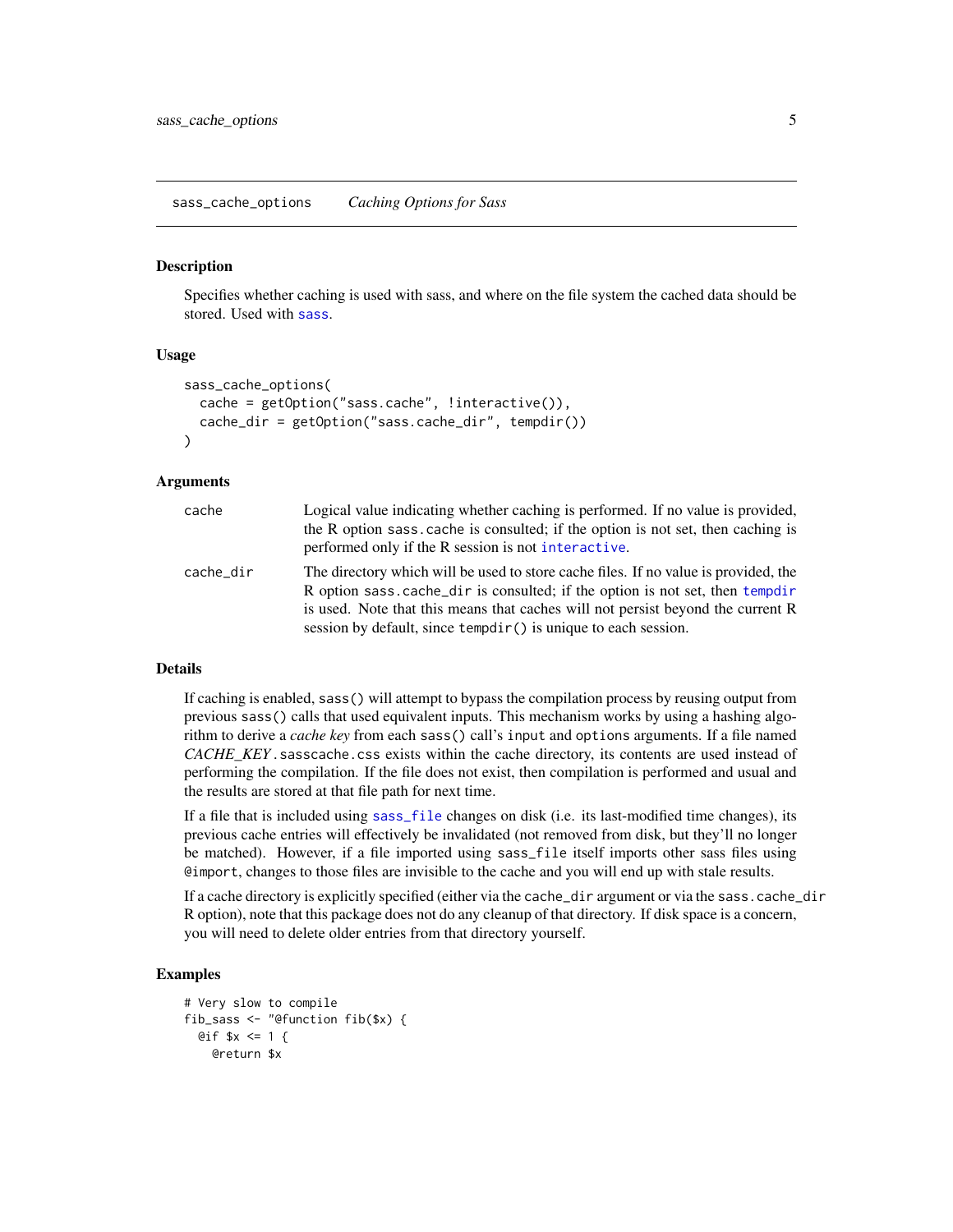```
}
  @return fib(\$x - 2) + fib(\$x - 1);}
body {
  width: fib(27);
}"
# Use a custom cache dir for the purposes of this example. Normally,
# you'd want to set the caching behavior using options().
temp_cache_dir <- tempfile("sass_cache_dir")
dir.create(temp_cache_dir)
cache_opts <- sass_cache_options(TRUE, cache_dir = temp_cache_dir)
# The first time this runs it will be very slow
system.time(sass(fib_sass, cache_options = cache_opts))
# But on subsequent calls, it should be very fast
system.time(sass(fib_sass, cache_options = cache_opts))
```
<span id="page-5-1"></span>sass\_import *Sass Import*

#### <span id="page-5-2"></span>Description

Create an import statement to be used within your Sass file. See [https://sass-lang.com/documen](https://sass-lang.com/documentation/file.SASS_REFERENCE.html#import)tation/ [file.SASS\\_REFERENCE.html#import](https://sass-lang.com/documentation/file.SASS_REFERENCE.html#import) for more details.

#### Usage

```
sass_import(input, quote = TRUE)
```
sass\_file(input)

#### Arguments

| input | Character string to be placed in an import statement.                                        |
|-------|----------------------------------------------------------------------------------------------|
| auote | Logical that determines if a double quote is added to the import value. Defaults<br>to TRUE. |

#### Details

sass\_file adds extra checks to make sure an appropriate file path exists given the input value.

#### Value

Fully defined Sass import string.

<span id="page-5-0"></span>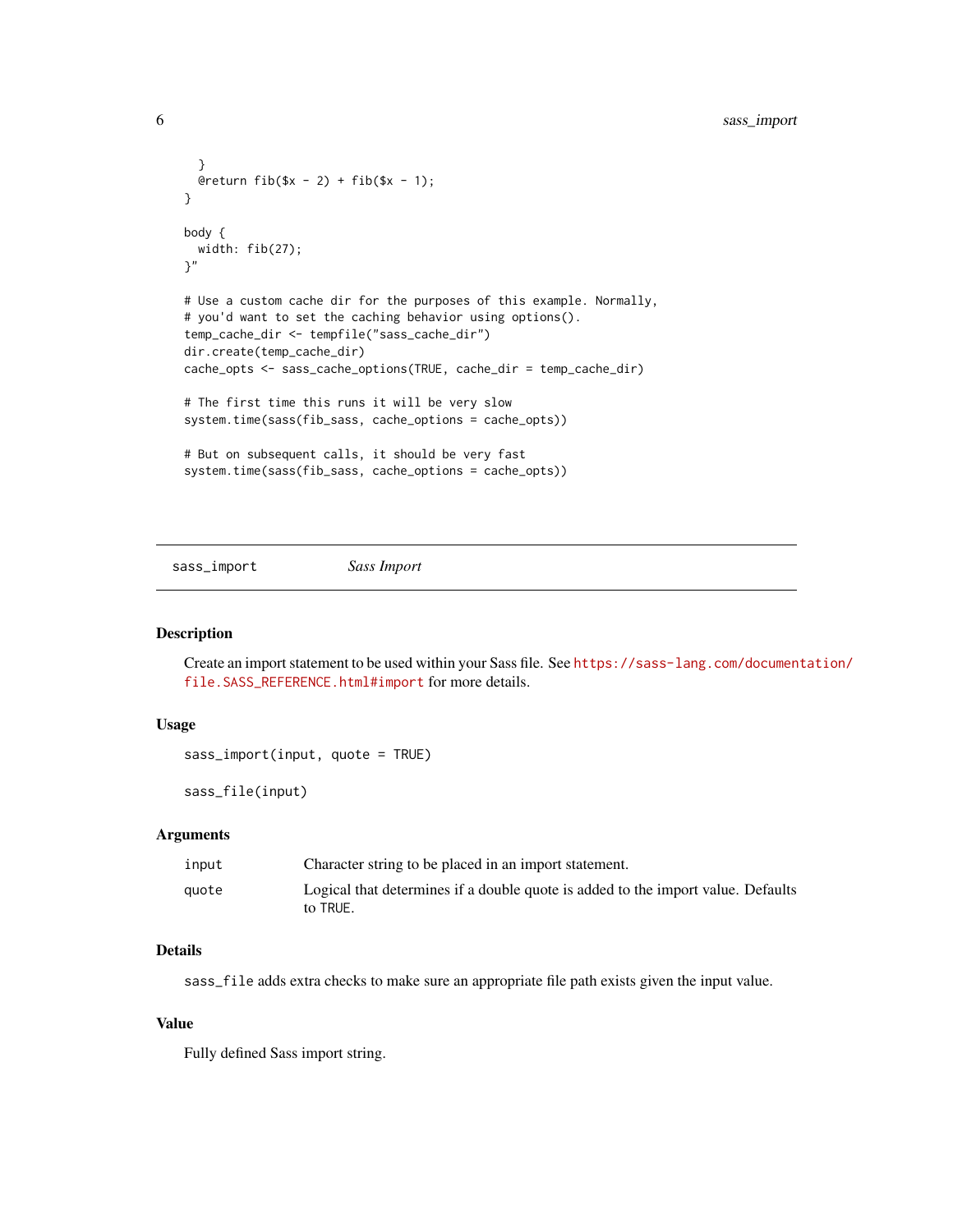<span id="page-6-0"></span>sass\_layer 7

#### Examples

```
sass_import("foo")
sass_import("$foo", FALSE)
tmp_scss_file <- tempfile(fileext = ".scss")
writeLines("$color: red; body{ color: $color; }", tmp_scss_file)
sass_file(tmp_scss_file)
sass(sass_file(tmp_scss_file))
```
<span id="page-6-1"></span>sass\_layer *Sass layer objects*

#### Description

Sass layers are a way to group a set of related Sass variable definitions, function/mixin declarations, and CSS rules into a single object. Use sass\_layer() to create these objects, and sass\_layer\_merge() to combine two or more layer objects into a single layer; this ability to be merged is the main benefit of using Sass layers versus lower-level forms of sass input.

#### Usage

```
sass_layer_merge(...)
sass_layer(
 defaults = ",
 declarations = "",
  rules = ",
 html_deps = NULL,
 file_attachments = character(0),
  tags = character(0)\lambda
```
#### Arguments

| $\cdots$     | A collection of sass_layer()s and/or objects that as_sass() understands. Ar-<br>guments should be provided in reverse priority order: defaults, declarations, and<br>rules in later layers will take precedence over those of previous layers. Non-<br>layer values will be converted to layers by calling $sass\_layer(rules = ).$ |
|--------------|-------------------------------------------------------------------------------------------------------------------------------------------------------------------------------------------------------------------------------------------------------------------------------------------------------------------------------------|
| defaults     | A suitable sass::as_sass() input. Intended for declaring variables with !default.<br>When layers are combined, defaults are merged in reverse order; that is, sass_layer_merge(layer1, lay<br>will include layer2\$defaults before layer1\$defaults.                                                                                |
| declarations | A suitable sass::as_sass() input. Intended for function and mixin declara-<br>tions, and variable declarations without ! default; not intended for actual CSS<br>rules. These will be merged in forward order; that is, sass_layer_merge(layer1, layer2)<br>will include layer1\$declarations before layer2\$declarations.          |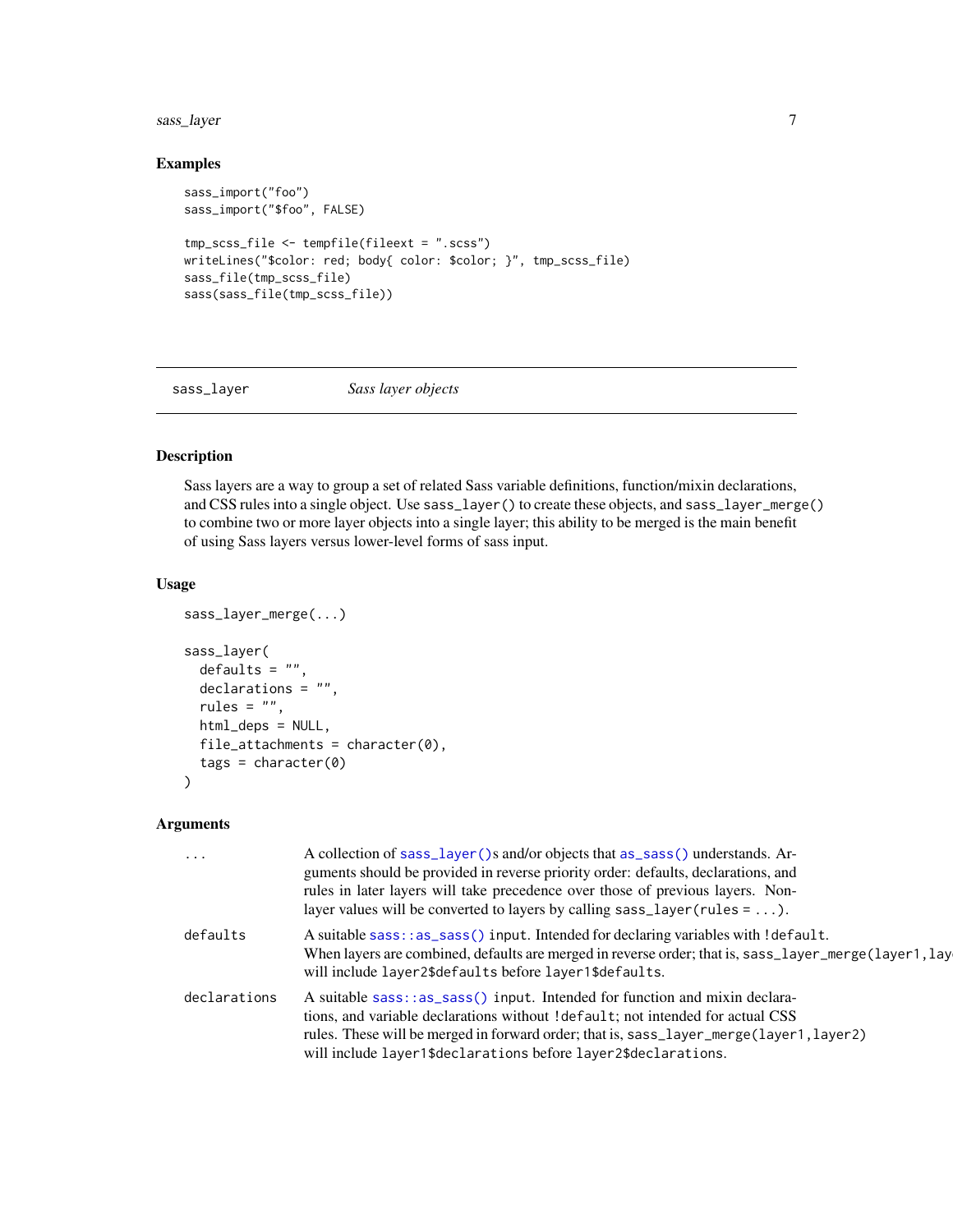<span id="page-7-0"></span>

| rules            | A suitable sass: : as_sass() input. Intended for actual CSS rules. These will<br>be merged in forward order; that is, sass_layer_merge(layer1, layer2) will<br>include layer1\$rules before layer2\$rules.                                                                                                                                                                                                                                                                                                                                                                                                                                                        |
|------------------|-------------------------------------------------------------------------------------------------------------------------------------------------------------------------------------------------------------------------------------------------------------------------------------------------------------------------------------------------------------------------------------------------------------------------------------------------------------------------------------------------------------------------------------------------------------------------------------------------------------------------------------------------------------------|
| html_deps        | An HTML dependency (or a list of them).                                                                                                                                                                                                                                                                                                                                                                                                                                                                                                                                                                                                                           |
| file_attachments |                                                                                                                                                                                                                                                                                                                                                                                                                                                                                                                                                                                                                                                                   |
|                  | A named character vector, representing file assets that are referenced (using rel-<br>ative paths) from the sass in this layer. The vector names should be a relative<br>path, and the corresponding vector values should be absolute paths to files or di-<br>rectories that exist; at render time, each value will be copied to the relative path<br>indicated by its name. (For directories, the <i>contents</i> of the source directory will<br>be copied into the destination directory; the directory itself will not be copied.)<br>You can also omit the name, in which case that file or directory will be copied<br>directly into the output directory. |
| tags             | A character vector with zero or more elements. Can be used to preserve simple                                                                                                                                                                                                                                                                                                                                                                                                                                                                                                                                                                                     |

#### Examples

```
blue <- list(color = "blue !default")
red <- list(color = "red !default")
green <- list(color = "green !default")
# a sass_layer() by itself is not very useful, it just defines some
# SASS to place before (defaults) and after (declarations, rules)
core <- sass_layer(defaults = blue, rules = "body { color: $color; }")
core
sass(core)
# However, by stacking sass_layer()s, we have ability to place
# SASS both before and after some other sass (e.g., core)
# Here we place a red default _before_ the blue default and export the
# color SASS variable as a CSS variable _after_ the core
red_layer <- sass_layer(red, rules = ":root{ --color: #{$color}; }")
sass(sass_layer_merge(core, red_layer))
sass(sass_layer_merge(core, red_layer, sass_layer(green)))
# File attachment example: Create a checkboard pattern .png, then
# use it from a sass layer
tmp_png <- tempfile(fileext = ".png")
grDevices::png(filename = tmp_png, width = 20, height = 20,
  bg = "transport", antialias = "none")par(max = rep\_len(0, 4), xaxs = "i", yaxs = "i")plot.new()
rect(c(\theta, \theta.5), c(\theta, \theta.5), c(\theta.5, 1), c(\theta.5, 1), col = "#00000044", border=NA)dev.off()
layer <- sass_layer(
  rules = ".bg-check { background-image: url(images/demo_checkboard_bg.png) }",
  file_attachments = c("images/demo_checkboard_bg.png" = tmp_png)
```
metadata as layers are merged.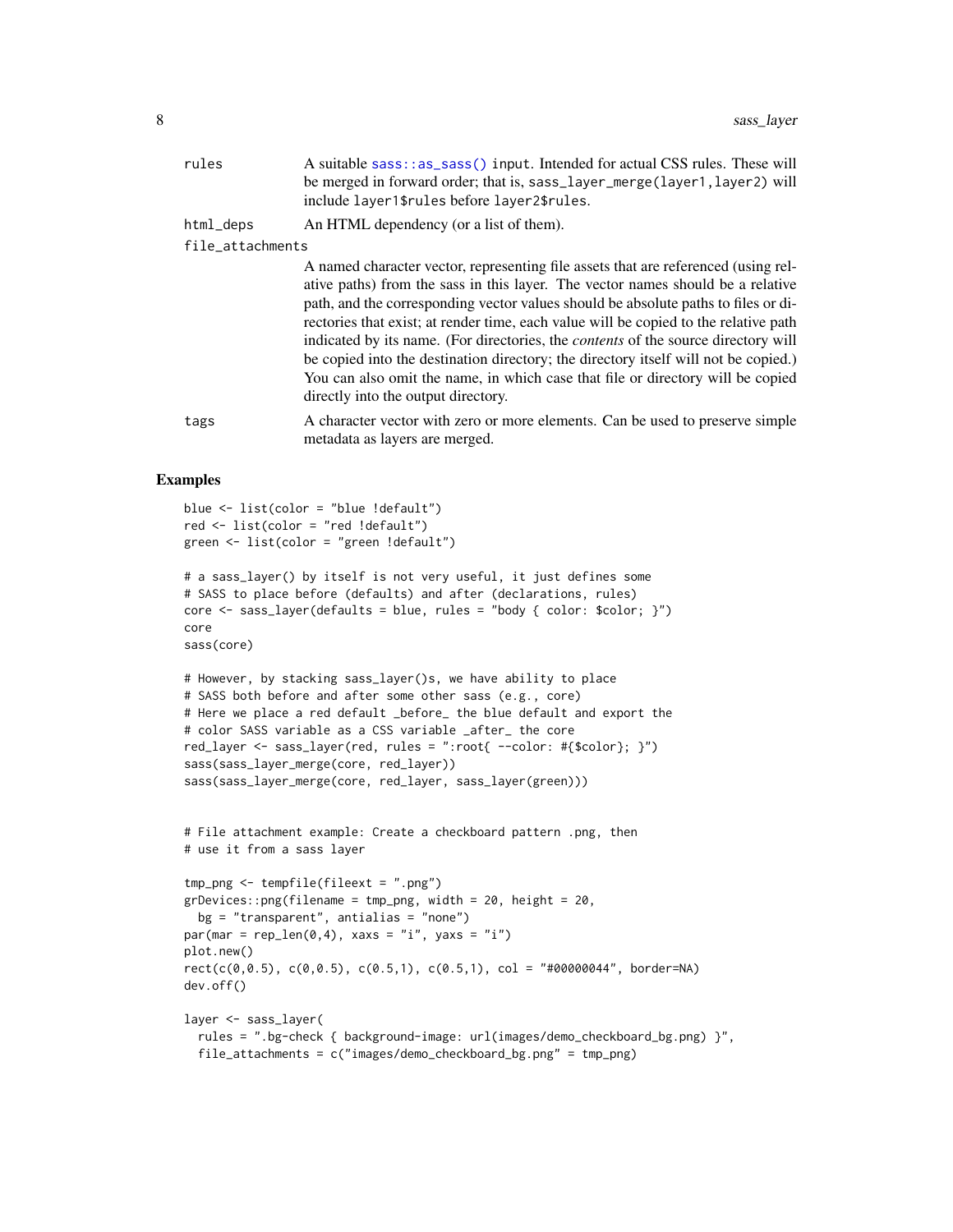<span id="page-8-0"></span>sass\_options 9

```
\overline{)}output_path <- tempfile(fileext = ".css")
sass(layer, output = output_path, write_attachments = TRUE)
```
#### <span id="page-8-1"></span>sass\_options *Compiler Options for Sass*

#### Description

Set compiler options for Sass. Used with [sass](#page-2-1).

#### Usage

```
sass_options(
 precision = 5,
 output_style = "expanded",
  indented_syntax = FALSE,
 include_path = "",
  source_comments = FALSE,
  indent_type = "space",
  indent_width = 2,
 linefeed = "lf",
 output_path = ",
 source_map_file = ",
  source_map_root = "",
  source_map_embed = FALSE,
 source_map_contents = FALSE,
 omit_source_map_url = FALSE
)
```
#### Arguments

| precision       | Number of decimal places.                                                                                                                                                                                   |  |
|-----------------|-------------------------------------------------------------------------------------------------------------------------------------------------------------------------------------------------------------|--|
| output_style    | Bracketing and formatting style of the CSS output. Possible styles: "nested",<br>"expanded", "compact", and "compressed".                                                                                   |  |
| indented_syntax |                                                                                                                                                                                                             |  |
|                 | Enables the compiler to parse Sass Indented Syntax in strings. Note that the<br>compiler automatically overrides this option to TRUE or FALSE for files with<br>sass and scss file extensions respectively. |  |
| include_path    | Vector of paths used to resolve Camport. Multiple paths are possible using a<br>character vector of paths.                                                                                                  |  |
| source_comments |                                                                                                                                                                                                             |  |
|                 | Annotates CSS output with line and file comments from Sass file for debugging.                                                                                                                              |  |
| indent_type     | Specifies the indent type as "space" or "tab".                                                                                                                                                              |  |
| indent_width    | Number of tabs or spaces used for indentation. Maximum 10.                                                                                                                                                  |  |
|                 |                                                                                                                                                                                                             |  |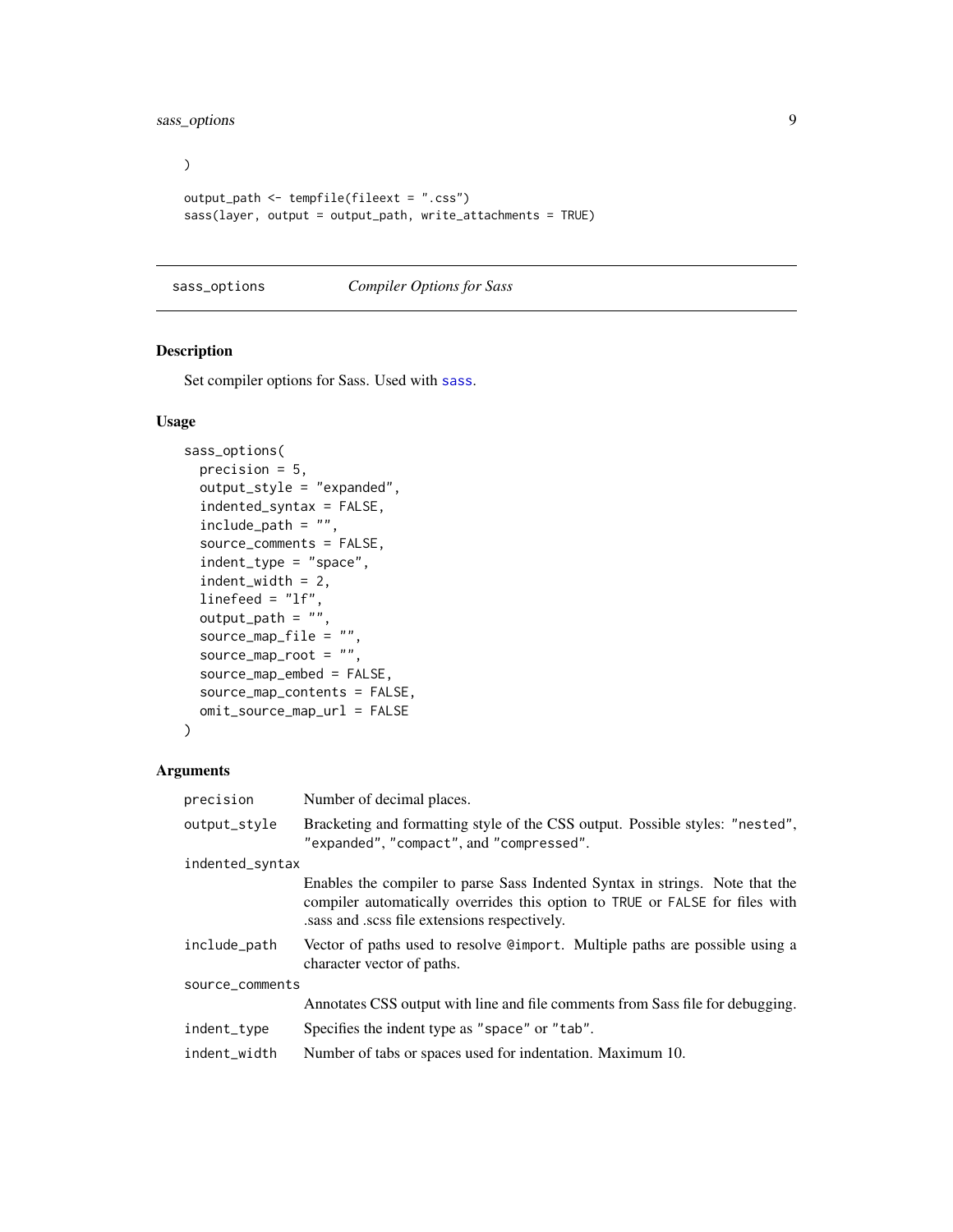<span id="page-9-0"></span>

| linefeed            | Specifies how new lines should be delimited. Possible values: "1f", "cr",<br>"lfcr", and "crlf".                                                        |
|---------------------|---------------------------------------------------------------------------------------------------------------------------------------------------------|
| output_path         | Specifies the location of the output file. Note: this option will not write the file<br>on disk. It is only for internal reference with the source map. |
| source_map_file     |                                                                                                                                                         |
|                     | Specifies the location for Sass to write the source map.                                                                                                |
| source_map_root     |                                                                                                                                                         |
|                     | Value will be included as source root in the source map information.                                                                                    |
| source_map_embed    |                                                                                                                                                         |
|                     | Embeds the source map as a data URI.                                                                                                                    |
| source_map_contents |                                                                                                                                                         |
|                     | Includes the contents in the source map information.                                                                                                    |
| omit_source_map_url |                                                                                                                                                         |
|                     | Disable the inclusion of source map information in the output file. Note: must<br>specify output_path when TRUE.                                        |

#### Value

List of Sass compiler options to be used with [sass](#page-2-1).

#### Examples

```
sass(
  "foo { margin: 122px * .3; }",
  options = sass_options(output_style = "compact")
)
```